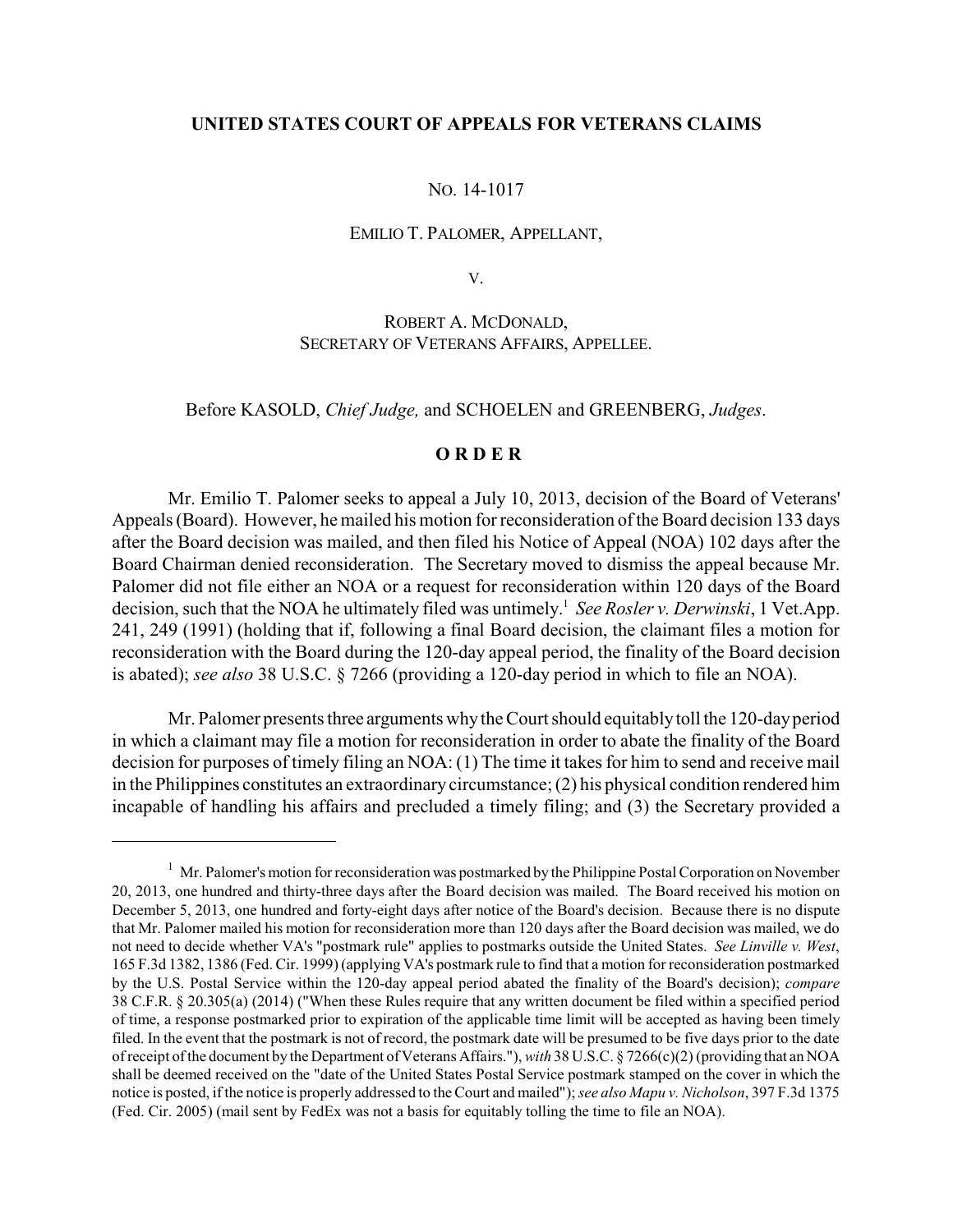confusing notice of appellate rights letter (VA Form 4597, "Notice of Appellate Rights"). Mr. Palomer also argues that he timely filed an appeal of the Board Chairman's denial of reconsideration and the Court has jurisdiction to decide that appeal.<sup>2</sup> His arguments present an issue of first impression. A panel decision is warranted. *See Frankel v. Derwinski*, 1 Vet.App. 23, 25-26 (1990); U.S. VET. APP. INTERNAL OPERATING PROCEDURE (IOP) I(b)(2), (4).

# **I. BACKGROUND AND ARGUMENTS**

On July 10, 2013, the Board issued a decision denying Mr. Palomer a one-time payment from the Filipino Veterans Equity Compensation Fund (FVECF). Mr. Palomer mailed his request for reconsideration of the Board decision on November 20, 2013, one hundred and thirty-three days after the Board decision was issued. On December 26, 2013, the Board denied his motion for reconsideration, and 82 days later, on March 18, 2014, Mr. Palomer mailed his NOA to the Court. Mr. Palomer's NOA was received by the Court 20 days later, on April 7, 2014.

As noted above, the Secretary moved to dismiss the appeal because it was untimely filed. He also argued that the Court lacks jurisdiction to review the Board Chairman's denial of reconsideration. Mr. Palomer argues that equitable tolling should apply to his case. The heart of Mr. Palomer's argument is that *Rosler* predates *Henderson ex rel. Henderson v. Shinseki*, 131 S. Ct. 1197, 1206 (2011), which found that the 120-day appeal period for filing an NOA is not jurisdictional. Mr. Palomer contends that failing to file the motion for reconsideration within the 120-day period after the Board issued its decision does not jurisdictionally bar his appeal, and thus, equitable tolling applies to the 120-day period in which a claimant may file a motion for reconsideration in order to abate the finality of the Board decision for purposes of timely filing an NOA.

In support of his argument that his situation merits equitable tolling, Mr. Palomer relies on *Checo v. Shinseki*, 748 F.3d 1373, 1378 (Fed. Cir. 2014), and argues that just as the *Checo* homeless veteran's living situation warranted equitable tolling, Mr. Palomer's living situation warrants equitable tolling. Specifically, he notes that he lives in the Philippines, where it takes mail from the continental United States considerably longer to reach him than it does for veterans living in the continental United States.

Mr. Palomer also argues that his deteriorating eyes and hearing, as well as old age, prevented him from timely filing an appeal. In support of this argument, he notes that he must rely on a third party to relay the contents of the Board communications to him, and he was either misinformed or misunderstood the time requirements for filing his NOA. He further contends that he exercised reasonable diligence in submitting his request for reconsideration.

 $\degree$  On December 30, 2014, counsel for Mr. Palomer entered the case, and on January 23, 2015, he submitted a response to the motion to dismiss, and he submitted a motion to expedite proceedings. On February 12, 2015, counsel filed a motion to file a substitute response and attached such substitute response. The motion is granted and the text of the Court's order reflects the arguments in the substituted response. The motion to expedite proceedings will be denied as moot.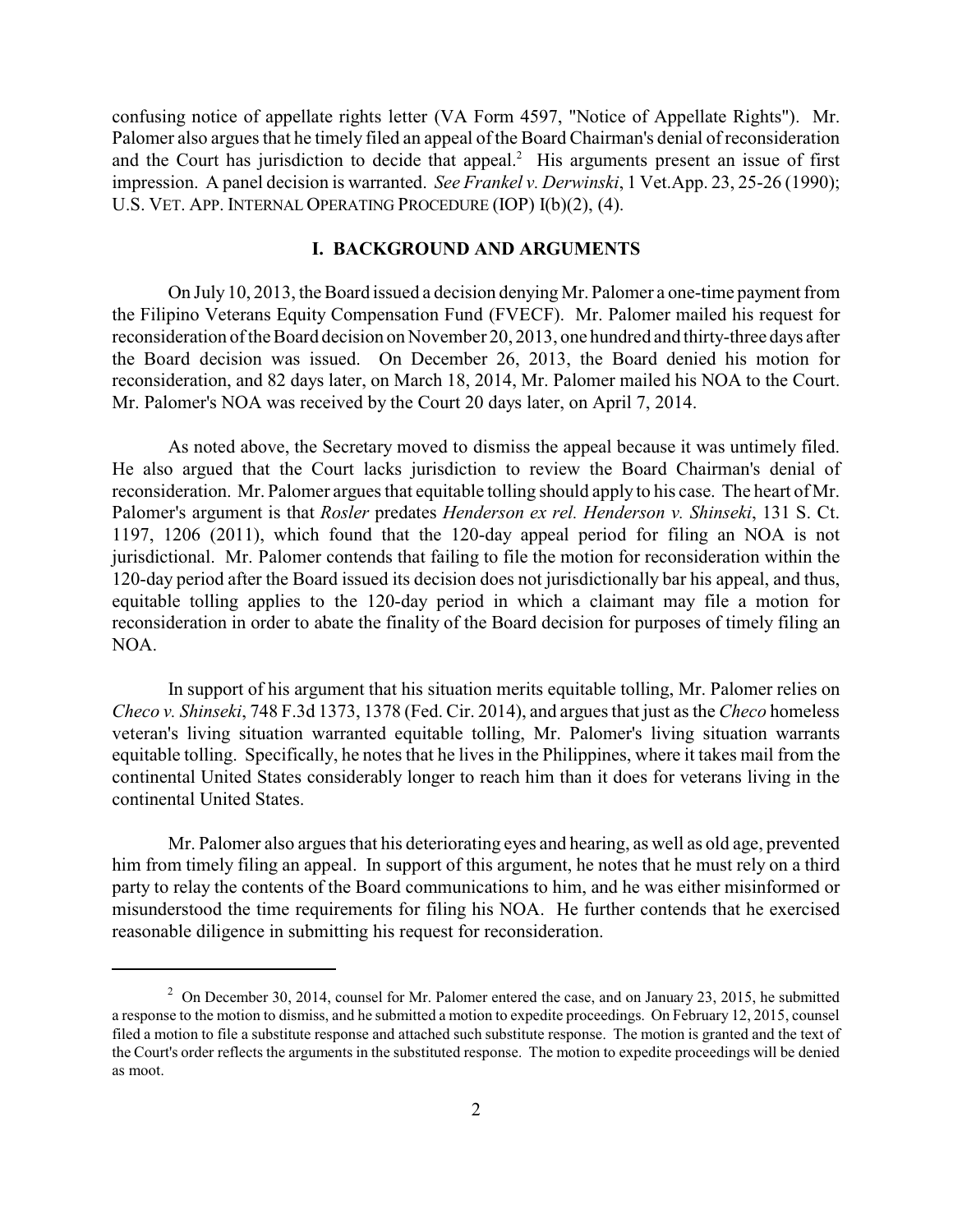Additionally, Mr. Palomer contends that the Notice of Appellate Rights issued by the Board is confusing. He notes that the letter first states that there is no time limit for filing a motion for reconsideration, but then later states that there is a 120-day deadline. Given his desire to request reconsideration and the format of the notice, he asserts that he was unaware of the 120-day deadline.

Mr. Palomer further argues that even if the Court does not equitably toll the time to file his motion for reconsideration, he timely appealed the Chairman of the Board's denial of reconsideration. He contends that the Court may review denials of reconsideration when the motion is based on new evidence or changed circumstances. He further contends that the recent decision in *Tagupa v. McDonald*, 27 Vet.App. 95, 101, 103-04 (2014) (holding a request to the National Personnel Records Center (NPRC) to verify a claimant's service does not satisfy the Secretary's duty under 38 C.F.R. § 3.203 (2014), and holding that the Board erred by not addressing whether the appellant served in an unrecognized guerrilla service) constitutes a changed circumstance. Pursuant to *Tagupa*, Mr. Palomer argues that the Board erred because (1) it relied solely on the response of the NPRC in assessing his veteran status, and did not seek verification of service from the appropriate service department, and (2) the NPRC provided no information as to whether he served as a member of an unrecognized guerilla group.

## **II. DISCUSSION**

#### A. Abatement of Finality in the Board Decision

Pursuant to 38 U.S.C. § 7266(a), an appellant has 120 days in which to appeal an adverse Board decision to the Court. In *Rosler*, the Court held that when a claimant files a motion for reconsideration with the Board during the 120-day judicial appeal period, the finality of the Board decision is abated for purposes of timely filing an NOA. 1 Vet.App. at 242. The Court further held that "[i]t is implicit in the tolling principle that the motion for reconsideration must be made within the time period for filing a judicial appeal from the decision which is the subject of the reconsideration motion. Otherwise the appeal period would already have elapsed and thus could not be tolled." *Id.* at 245.

However, in *Jaquay v. Principi*, 304 F.3d 1276, 1286-87 (Fed. Cir. 2002), the U.S. Court of Appeals for the Federal Circuit (Federal Circuit) applied the principles of equitable tolling described in *Irwin v. Dep't of Veterans Affairs*, 498 U.S. 89, 96 (1990) (providing that equitable tolling is generally available "where the claimant has actively pursued his judicial remedies by filing a defective pleading . . . or where [he] has been induced or tricked by his adversary's misconduct into allowing the filing deadline to pass"), to find that a timelymisfiled motion for reconsideration tolled the *Rosler* limitations period. The Federal Circuit stated:

In the context of the non-adversarial, paternalistic, uniquely pro-claimant veterans' compensation system, and consistent with our decision in *Bailey* [*v. West*, 160 F.3d 1360 (Fed. Cir. 1998) (en banc)], the availability of equitable tolling pursuant to *Irwin* should be interpreted liberally with respect to filings during the non-adversarial stage of the veterans' benefits process. Just as the limitations period of 38 U.S.C.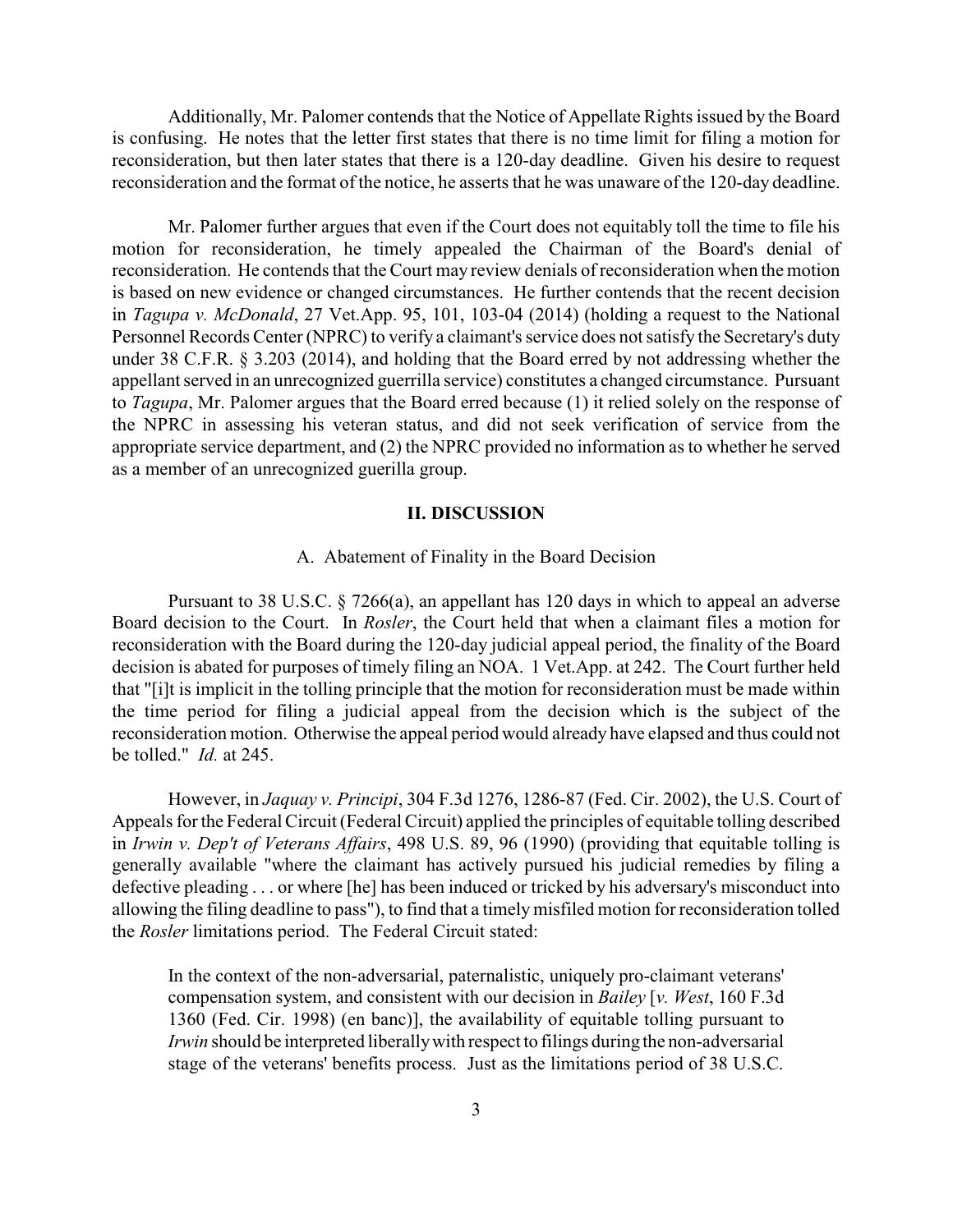§ 7266 can be stopped and reset by the timely filing of a properly addressed motion for reconsideration, *see Rosler*, 1 Vet.App. at 249, nothing in the statute or regulations at issue suggests that equitable tolling should not be available under appropriate circumstances.

#### 304 F.3d at 1286.

Although for a short period, equitable tolling of the time to file an NOA was not permitted because the time to file was deemed jurisdictional, that understanding of the law has been rejected, and the time to appeal may be equitably tolled. *See Henderson*, *supra*; *Bove v. Shinseki*, 25 Vet.App. 136, 140 (2011) (per curiam order) (reinstating equitable tolling "within the parameters established by . . . the precedential decisions of [the Federal Circuit] and this Court prior to" the *Henderson* decision, which overturned decisions holding that the 120-day filing period could not be equitably tolled). Furthermore, although *Jaquay* did not address the situation that is presented here, we find no reason to limit the availability of equitable tolling of the *Rosler* limitations period to timely misfiled requests for reconsideration. *See Sneed v. Shinseki*, 737 F.3d 719, 726 (Fed. Cir. 2013) (noting that equitable tolling is not "'limited to a small and closed set of factual patterns'" (quoting *Mapu v. Nicholson*, 397 F.3d 1375, 1380 (Fed. Cir. 2005))). Indeed, the Federal Circuit has repeatedly "rejected the approach of looking to whether a particular case falls within the facts specifically identified in *Irwin* or one of [the Federal Circuit's] prior cases." *Mapu*, 397 F.3d at 1380; *see*, *e.g.*, *Sneed*, 737 F.3d at 728 (holding that attorney abandonment may justify equitable tolling); *Barrett v. Principi*, 363 F.3d 1316, 1320 (Fed. Cir. 2004) (holding that mental illness may justify equitable tolling). Succinctly stated, we hold that the finality of a Board decision may be abated even when a request for reconsideration is filed beyond the 120-day appeal period, provided the circumstances surrounding such a filing warrant equitable tolling.

Accordingly, we turn to Mr. Palomer's arguments that equitable tolling should apply to his case.

## B. Equitable Tolling

Whether a situation warrants equitable tolling is a matter to be decided on a case-by-case basis. *See Sneed*, 737 F.3d at 726. Furthermore, it is the appellant's burden to demonstrate entitlement to equitable tolling and to produce any evidence supporting his claim for equitable tolling. *See Chastain v. West*, 13 Vet.App. 296, 300-01 (2000) (appellant bears burden of demonstrating that equitable tolling is warranted), *aff'd sub nom. Chastain v. Principi*, 6 F. App'x 854 (Fed. Cir. 2001) (per curiam); *see also McCreary v. Nicholson*, 19 Vet.App. 324, 332 (2005) ("It is the appellant's obligation . . . to produce any evidence supporting his claim for equitable tolling."), *adhered to on reconsideration by* 20 Vet.App. 86 (2006). Based on the arguments presented, we find that Mr. Palomer fails to demonstrate that equitable tolling is warranted.<sup>3</sup>

<sup>&</sup>lt;sup>3</sup> We note that our dissenting colleague cites Lord Ellesmere's view that a general law cannot meet every situation, *post* at \_\_\_, as well as his own opinion that equity exists to protect against narrowly prescribed rules and narrow interpretations of precedential case law, *post* at \_\_\_. We agree with both Lord Ellesmere and our dissenting colleague,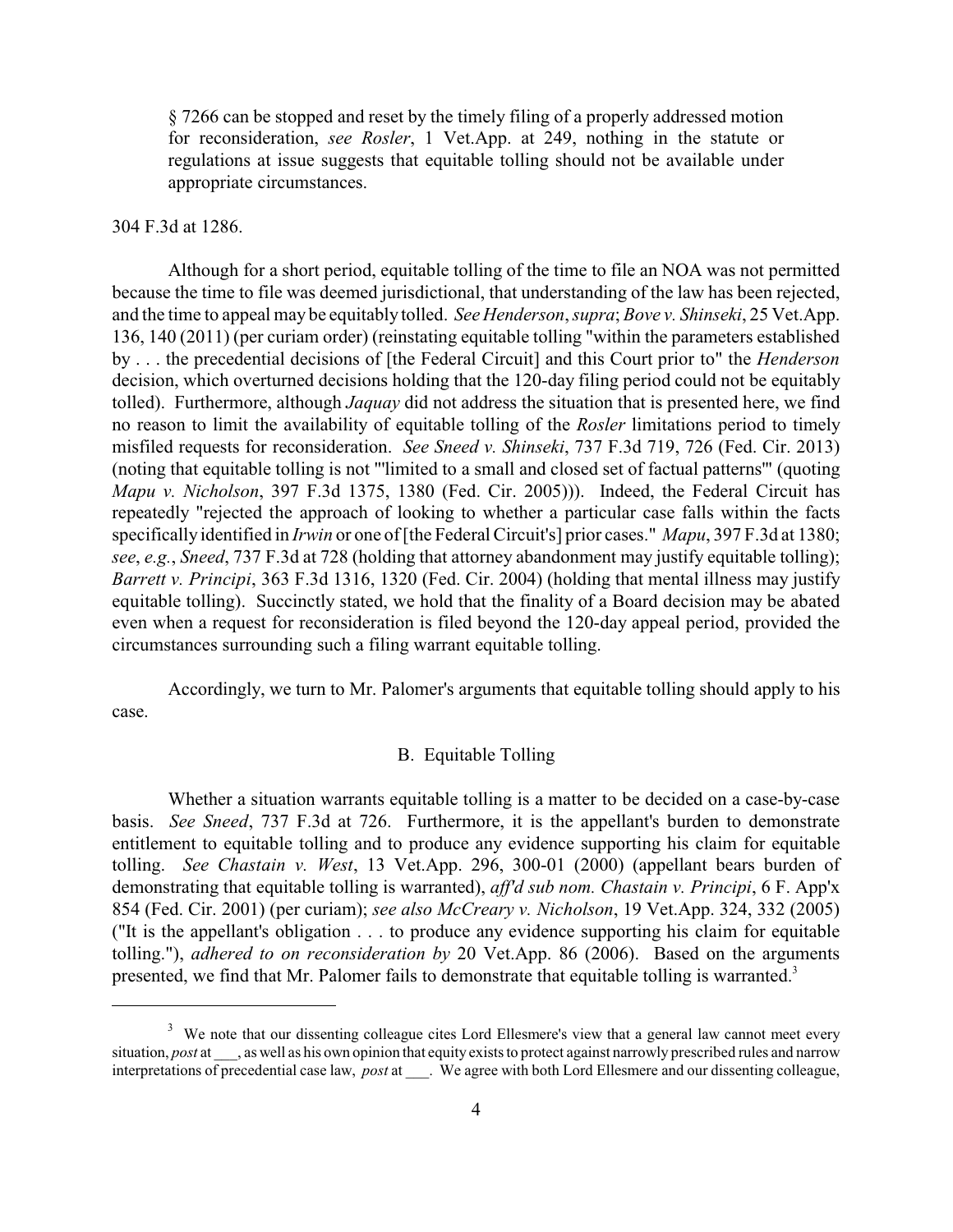## *1. Philippine Mail System*

Mr. Palomer argues that because he lives in the Philippines and mail from the United States takes longer to arrive at his home than it does for veterans living in the continental United States, his living situation is an extraordinary circumstance warranting equitable tolling, just as the veteran's homelessness in *Checo* was an extraordinary circumstance. *See Checo*, 748 F.3d at 1378-79. In support of his argument, Mr. Palomer notes the 15-day delay between when his request for reconsideration was postmarked as mailed in the Philippines to when it was marked as received by the Board. He also notes the 13-day delay between his June 27, 2014, pro se response to the Secretary's motion to dismiss and the date it was received by the Court.<sup>4</sup> He therefore contends that the time for filing his motion for reconsideration should be tolled for at least 14 days to account for this delay.

At the outset, we note that Mr. Palomer mailed his request for reconsideration *after* the 120 day period in which to file his NOA had passed. Accordingly, the time it took to be received by the Board is irrelevant to the 120-day equitable tolling analysis. Acknowledging, however, that it takes longer for mail to travel between the United States and the Philippines than it does for mail to travel within the United States, Mr. Palomer nevertheless fails to demonstrate that this circumstance warrants equitable tolling of the 120-day period in which to file an NOA or a request for reconsideration that would abate the finality of the Board decision.

Indeed, we note that Mr. Palomer was able to file his NOA within 102 days of the denial of his request for reconsideration, and he was able to respond to the Secretary's motion to dismiss within 38 days from when the motion was mailed. We also note that Mr. Palomer does not state when he received the Board's decision; instead, based on the pattern of outgoing mail, he speculates that he received the Board's decision on July 24, 2013, at the earliest. Although the inefficiencies in the delivery of mail between the United States and the Philippines may be a circumstance beyond Mr. Palomer's control, he fails to assert, let alone demonstrate, that he had an inadequate amount of time to consider his options and timely mail his request for reconsideration. Succinctly stated, Mr. Palomer fails to demonstrate that the time for mail to be delivered between the United States and the Philippines rises to the level of an extraordinary circumstance warranting equitable tolling. *See Sneed*, 737 F.3d at 725 ("'[A] litigant seeking equitable tolling bears the burden of establishing two elements: (1) that he has been pursuing his rights diligently, and (2) that some extraordinary circumstance stood in his way.'" (quoting *Pace v. DiGuglielmo*, 544 U.S. 408, 418 (2005))); *Sandvik*

but we also agree with William Blackstone, who is attributed in the William Blackstone, Commentaries \*62 as noting that "the liberty of considering all cases in an equitable light must not be indulged too far, lest thereby we destroy all law, and . . . . make every judge a legislator, and introduce most infinite confusion . . . . "). We also note that our determination that equitable tolling is not warranted in this case is not predicated on a narrowly prescribed rule or a narrow interpretation of precedential caselaw, but on our conclusion that the facts in this case do not warrant equitable tolling.

<sup>&</sup>lt;sup>4</sup> The Court observes that it is not clear from the record whether it took 13 days for Mr. Palomer's June 27th response to arrive in the United States. Although his response was received at the Court on July 10, 2014, the response was transmitted via facsimile from the Veterans Consortium Pro Bono Program. The record does not indicate when Mr. Palomer's response was received by the Veterans Consortium Pro Bono Program.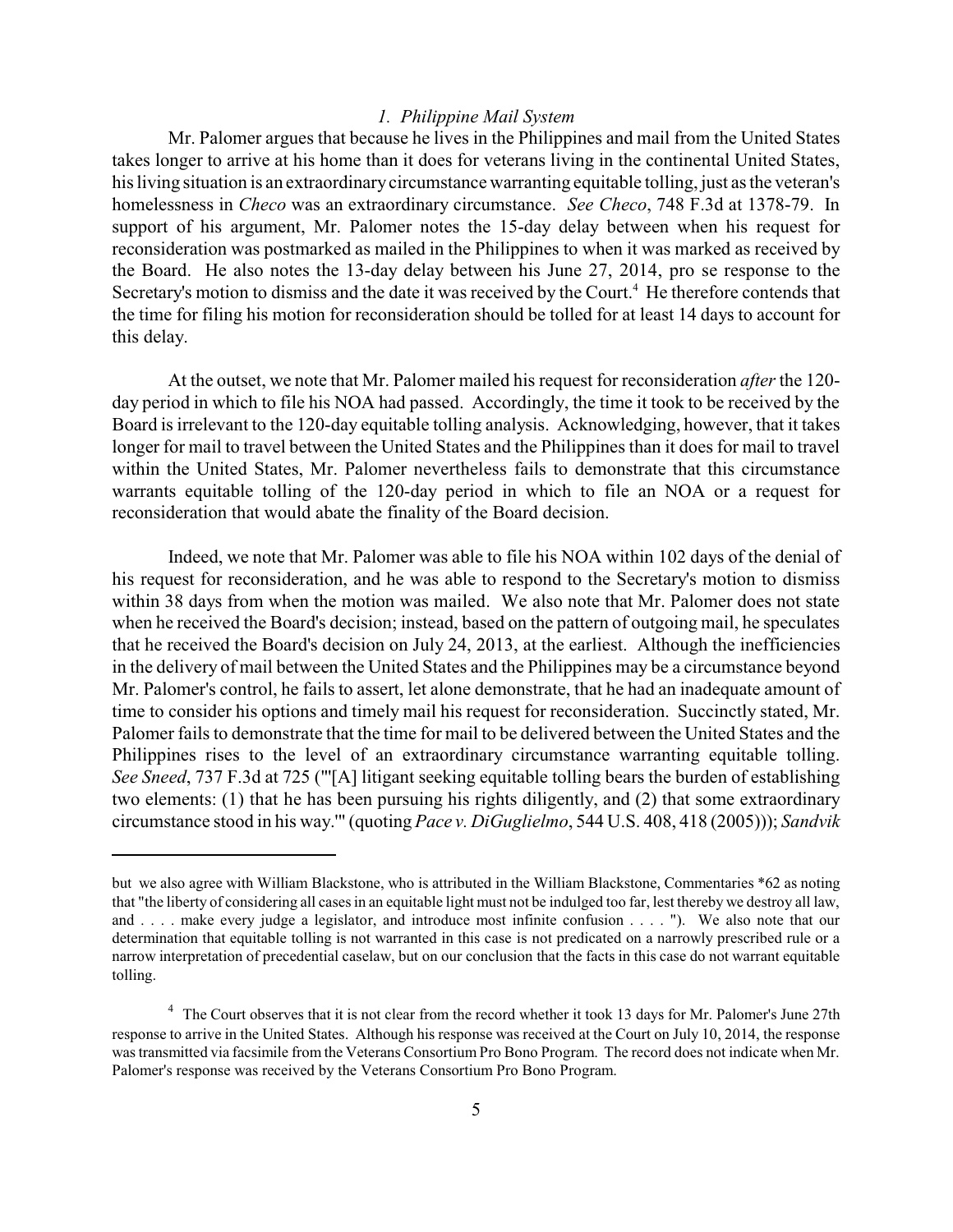*v. United States*, 177 F.3d 1269, 1271-72 (11th Cir. 1999) (per curiam) (refusing to apply equitable tolling where Sandvik's filing was late because his lawyer sent it by ordinary mail from Atlanta less than one week before it was due in Miami); *see also Harper v. Ercole*, 648 F.3d 132, 137 (2d Cir. 2011) (stating that "'extraordinary' refers not to the uniqueness of a party's circumstances, but rather to the severity of the obstacle impeding compliance with a limitations period"); *McCreary*, 19 Vet.App. at 329 (noting that at least eight Federal courts of appeal generally recognize "'extraordinary circumstances that are both beyond [a claimant's] control and unavoidable even with diligence'" (quoting *Sandvik*, 177 F.3d at 1271)).

# *2. Deteriorating Physical Condition*

Mr. Palomer also argues that his age, poor eyesight, and hearing rendered him incapable of handling his own affairs and prevented him from timely filing an appeal. Equitable tolling may be warranted if a claimant's mental or physical illness renders him incapable of handling his own affairs or functioning in society. *See Barrett*, 363 F.3d at 1321 (holding that equitable tolling may be warranted if an untimely filing is "the direct result of a mental illness that rendered [a claimant] incapable of . . . handling [a claimant's] own affairs" (internal quotations and citation omitted)); *see also Arbas v. Nicholson*, 403 F.3d 1379, 1381 (Fed. Cir. 2005) (extending the *Barrett* holding to all infirmities that prevent a claimant from, inter alia, handling his own affairs). However, a "medical diagnosis alone or vague assertions of mental [or physical] problems will not suffice" to support an application of equitable tolling. *Barrett*, 363 F.3d at 1321.

In this case, the facts belie his argument, as Mr. Palomer was capable of filing his NOA and responding to the Secretary's motion well within 120 days of the denial of his motion for reconsideration and the filing of the Secretary's motion to dismiss, and he does not assert that his condition was worse following issuance of the Board decision, and then improved such that he was able to timely file his other responses. Moreover, other than vague assertions of physical infirmity, Mr. Palomer offers no evidence demonstrating that his physical condition rendered him *incapable* of handling his affairs. *See Barrett*, *supra*. In sum, Mr. Palomer fails to demonstrate that his physical condition prevented him from filing his request for reconsideration within the 120-day period following issuance of the Board decision, or that his condition otherwise warrants equitable tolling. *See Sneed*, *Chastain*, and *McCreary*, all *supra*; *see also Bove*, 25 Vet.App. at 145 (physician's letter describing veteran's difficulty making everyday decisions and that his mental disorders cause him to over-think and procrastinate did not meet *Barrett*'s test); *Claiborne v. Nicholson*, 19 Vet.App. 181, 187 (2005) (physician's letters explaining that the claimant had a "severely impaired" ability to handle his own affairs did not meet *Barrett*'s "high standard" for equitable tolling).

Mr. Palomer further contends that as a result of his poor eyesight and failing health, he must rely on a third party to relay the contents of the Board communications to him. Mr. Palomer alleges that either the third party misinformed him as to the contents of the letter or he misunderstood the time period for filing his appeal. Neither argument, however, demonstrates a basis for equitably tolling the time to file. Mr. Palomer provides no information regarding the third partywho may have read his Board decision, when he sought or received assistance from the third party, or what questions Mr. Palomer may have asked the third party regarding this matter, such that his reliance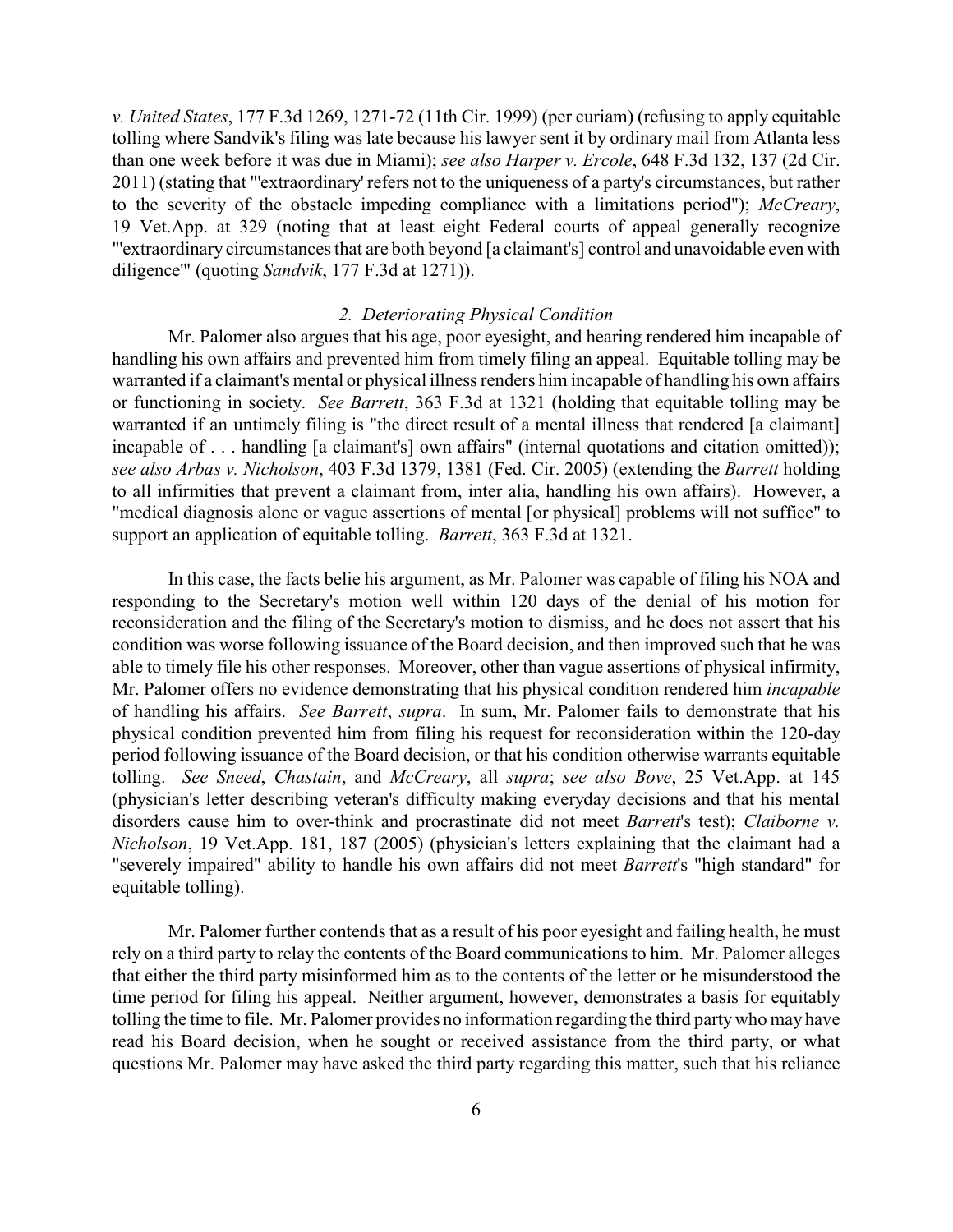on the third party precluded a timely filing. *See Sneed*, *Chastain*, and *McCreary*, all *supra*; *see also Nelson v. Nicholson*, 19 Vet.App. 548, 553 (2006) (refusing to extend equitable tolling to cases involving attorney neglect such as missing a filing deadline), *aff'd*, 489 F.3d 1380 (Fed. Cir. 2007); *Leonard v. West*, 12 Vet.App. 554, 555 (1999) (per curiam order) (refusing to grant equitable tolling where the service representative took a long time to review the claim and the U.S. Post Office closed early on the last day of the filing period).

#### *3. Confusing NOA Instructions*

Mr. Palomer contends that the Notice of Appellate Rights issued by the Board is confusing because it states at one point that there is no time limit for filing a motion for reconsideration, but then later states that there is a 120-day deadline. At the outset, it is noted that the Federal Circuit has held that the Notice of Appellate Rights used by the Board is adequate. *Cummings v. West*, 136 F.3d 1468, 1474 (Fed. Cir. 1998) (finding adequate an appeals notice letter where the letter did not explain that the claimant could preserve jurisdiction of the Court by filing a motion for reconsideration within the 120-day appeal period, and noting that 38 U.S.C. § 5104 required only that the appeals notice provide a "general outline of the available procedures for obtaining review of a final Board decision"), *overruled on other grounds by Bailey*, 160 F.3d at 1360.

In this case, the Notice of Appellate Rights provided the same information as the notice in *Cummings*, *supra*, as well as a correct explanation of the effect of filing a motion for reconsideration on the deadline for filing an NOA to this Court. Although the notice states that there is no time limit for filing a request for reconsideration, this statement immediately precedes a paragraph that separately addresses "**How long do I have to start my appeal to the Court?"** Motion (Mot.) to Dismiss, Exhibit 1 at 8 (VA Form 4597, Notice of Appellate Rights) (bold in original). This paragraph informs the claimant that he or she may file a request for reconsideration instead of an NOA and still have time to file an NOA, "*[a]s long as [he] file[s] [his] motion(s) with the Board within 120 days of the date this decision was mailed to [him]*." Mot. to Dismiss, Exhibit 1 at 8 (VA Form 4597, Notice of Appellate Rights) (emphasis in original). Additionally, in a separate paragraph that addresses "**How do I file a motion for reconsideration?"** the claimant is reminded that he must file a motion for reconsideration within 120 days of the Board's decision if he or she also wants to pursue an appeal to the Court. Mot. to Dismiss, Exhibit 1 at 9 (VA Form 4597, Notice of Appellate Rights) ("Remember, the Board places no time limit on filing a motion for reconsideration, and you can do this at any time. However, if you also plan to appeal this decision to the Court, you must file your motion within 120 days from the date of this decision.").

In sum, the Court finds no basis here to apply equitable tolling because Mr. Palomer fails to demonstrate that the Notice of Appellate Rights is inadequate or confusing on this issue. *See Sneed*, *Chastain*, and *McCreary*, all *supra*; *see also Cummings*, *supra*; *Smith v. West*, 13 Vet.App. 525 (2000) (holding that the assertion that language in a Board Chairman's denial of motion for Board reconsideration was confusing and misleading was insufficient, by itself or taken together with the notice of appellate rights, to trigger the application of the doctrine of equitable tolling); *Leonard*, 12 Vet.App. at 555 (holding appellant's contention that her alleged limited education and experience rendered her unable to understand the amount of time for filing an NOA was "at best a garden variety claim of excusable neglect" and refusing to apply equitable tolling) (internal quotation marks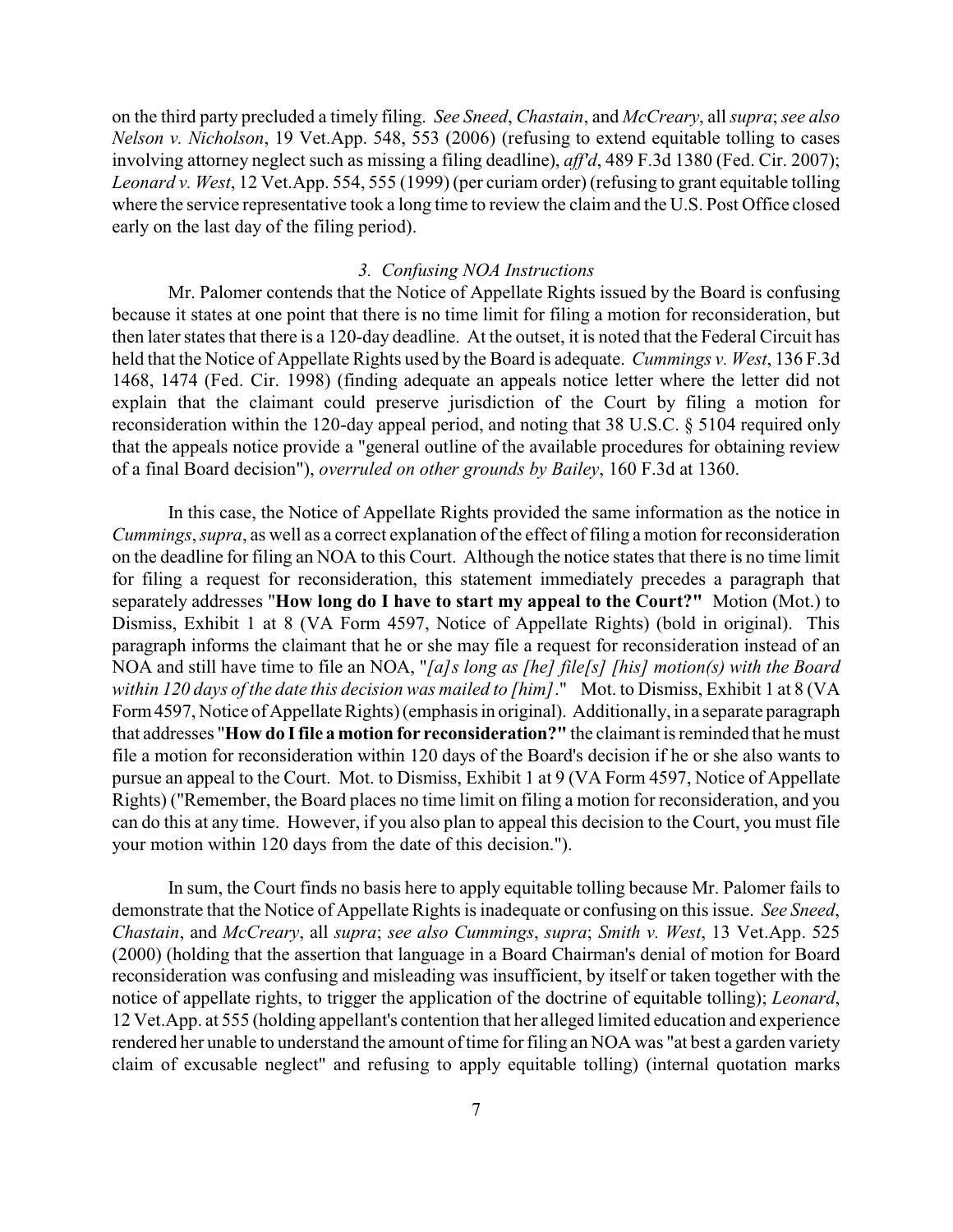omitted); *Schreiner v. Derwinski*, 2 Vet.App. 72, 72 (1991) (per curiam) (holding that equitable tolling does not extend to "'a garden variety claim of excusable neglect'" (quoting *Irwin*, 498 U.S. at 96)).

#### *4. Overall*

Based on the foregoing analysis, we find that Mr. Palomer fails to demonstrate that the delay in sending and receiving mail in the Philippines, his deteriorating physical condition, and the Board's Notice of Appellate Rights, individually or together, warrant equitably tolling the 120-day period to file a motion for reconsideration in order to abate the finality of the Board decision for purposes of timely filing an NOA. *See Sneed*, 737 F.3d at 726 (noting that "courts acting in equity have emphasized 'the need for flexibility' and 'for avoiding mechanical rules,' and have proceeded on a 'case-by-case basis'"); *see also Mapu*, *supra*.

# C. Board Chairman's Denial of Reconsideration

Mr. Palomer argues that even if the Court does not equitably toll the time to file his appeal of the July 2013 Board decision, he nevertheless timely appealed the Board Chairman's denial of reconsideration. He concedes that the Court may not normally review denials of reconsideration, however, he relies on *Patterson v. Brown*, 5 Vet.App. 362 (1993) for the proposition that when the motion is based on new evidence or changed circumstances, the Court has jurisdiction to review the Board Chairman's denial of reconsideration. He contends that the Court's decision in *Tagupa*, 27 Vet.App. at 101, presents the changed circumstances in his case, and, based on *Tagupa*, he argues that the Board erred because it relied solely on the response of the NPRC and did not seek verification of service from the appropriate service department.

Although *Patterson* held that the Court had jurisdiction over a Board Chairman's denial of reconsideration when the motion for reconsideration was based on new evidence or changed circumstances, in *Mayer v. Brown*, 37 F.3d 618, 620 (Fed. Cir. 1994), the Federal Circuit noted that in *Patterson*, our Court had jurisdiction over the underlying Board decision based on a timely filed NOA. The Federal Circuit further stated, however, that while 38 U.S.C. § 7261 "may allow the [Veterans Court] to review actions of the Chairman [of the Board] in cases where it already has jurisdiction by virtue of a timelyappeal from a final [B]oard decision, it does not independently grant jurisdiction over such actions." *Mayer*, *supra*; *see also Trice v. Brown*, 9 Vet.App 245, 246 (1996) (per curiam order) (recognizing that *Mayer* overruled the *Patterson* decision regarding jurisdiction over denials of reconsideration by the Board Chairman).

Although *Mayer* discusses the Court's authority to review the Board Chairman's denial of reconsideration in terms of "jurisdiction" over Board decisions, and although the Supreme Court in *Henderson*, *supra*, held that the 120-day appeal period is not jurisdictional, but rather an important procedural rule, we find that *Mayer* continues to stand for the proposition that when an NOA is filed beyond the 120-day appeal period and equitable tolling is not warranted such that the Court declines to exercise its jurisdiction over an appeal from a Board decision, the Court does not have independent jurisdiction over an appeal from a denial for reconsideration by the Board Chairman. In other words, although the time limit for filing an NOA is not jurisdictional, the Court's subject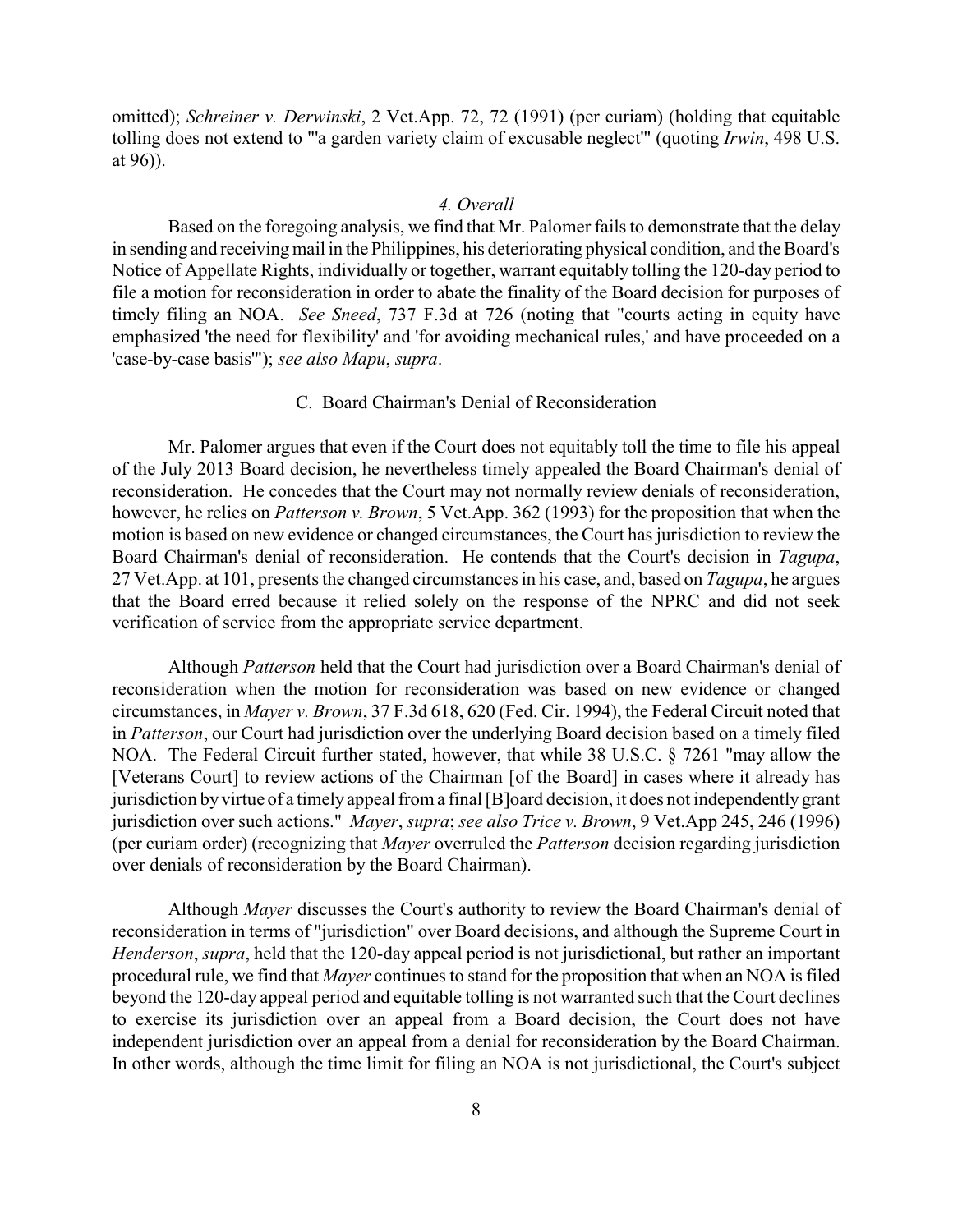matter jurisdiction is limited to reviewing final decisions of the Board. *See* 38 U.S.C. §§ 7252(a), 7266(a); *Mayer*, 37 F.3d at 619-20 (finding that a decision by the Board Chairman is not a decision of the Board, and therefore, cannot independently grant jurisdiction under 38 U.S.C. § 7252(a)).<sup>5</sup>

Here, Mr. Palomer untimely filed his NOA and equitable tolling is not warranted such that we decline to exercise jurisdiction over the appeal from the Board decision. Accordingly, we do not have jurisdiction over the appeal of the Board Chairman's denial of the motion for reconsideration. *See Mayer*, *supra*.

#### **III. CONCLUSION**

Based on the information before the Court, Mr. Palomer has not demonstrated that his situation warrants equitable tolling.

Therefore, upon consideration of the foregoing, it is

ORDERED that Mr. Palomer's January 23, 2015, motion to expedite proceedings is denied as moot. It is further

ORDERED that Mr. Palomer's February 12, 2015, motion to file a substitute response is granted. It is further

ORDERED that the Secretary's motion to dismiss is granted, and the appeal is DISMISSED for lack of jurisdiction.

DATED: March 18, 2015 PER CURIAM.

GREENBERG, *Judge*, dissenting:

I dissent. The Court must decide matters of equitable tolling on a case-by-case basis. *See Ferguson v. Shinseki*, No. 13-1149, 2014 WL 463690 (U.S. Vet. App. Feb. 6, 2014) (Greenberg, J., concurring); *Mapu v. Nicholson*, 397 F.3d 1375, 1380 (Fed. Cir. 2005) ("equitable tolling is not limited to a small and closed set of factual patterns" and is rather decided on a "case by case basis"). This Court has been admonished for "focus[ing] too narrowly on whether [an appellant's] case fell into one of the factual patterns of past cases considering § 7266(a)." *Sneed v. Shinseki*, 737 F.3d 719, 726 (Fed. Cir. 2013). "[T]his Court is free to extend the principles of equitable tolling to new situations when warranted," *Nelson v. Nicholson*, 19 Vet.App. 548, 551 (2006), and it should do so here, so as to not exclude this diligent appellant from making his case on the merits.

<sup>&</sup>lt;sup>5</sup> We note that the 120-day period in which to appeal a Board decision is not jurisdictional, *see* 38 U.S.C. § 7266(a); it is, however, distinct and separate from our adjudicatory authority to review final Board decisions, which is jurisdictional, *see* 38 U.S.C. § 7252(a).